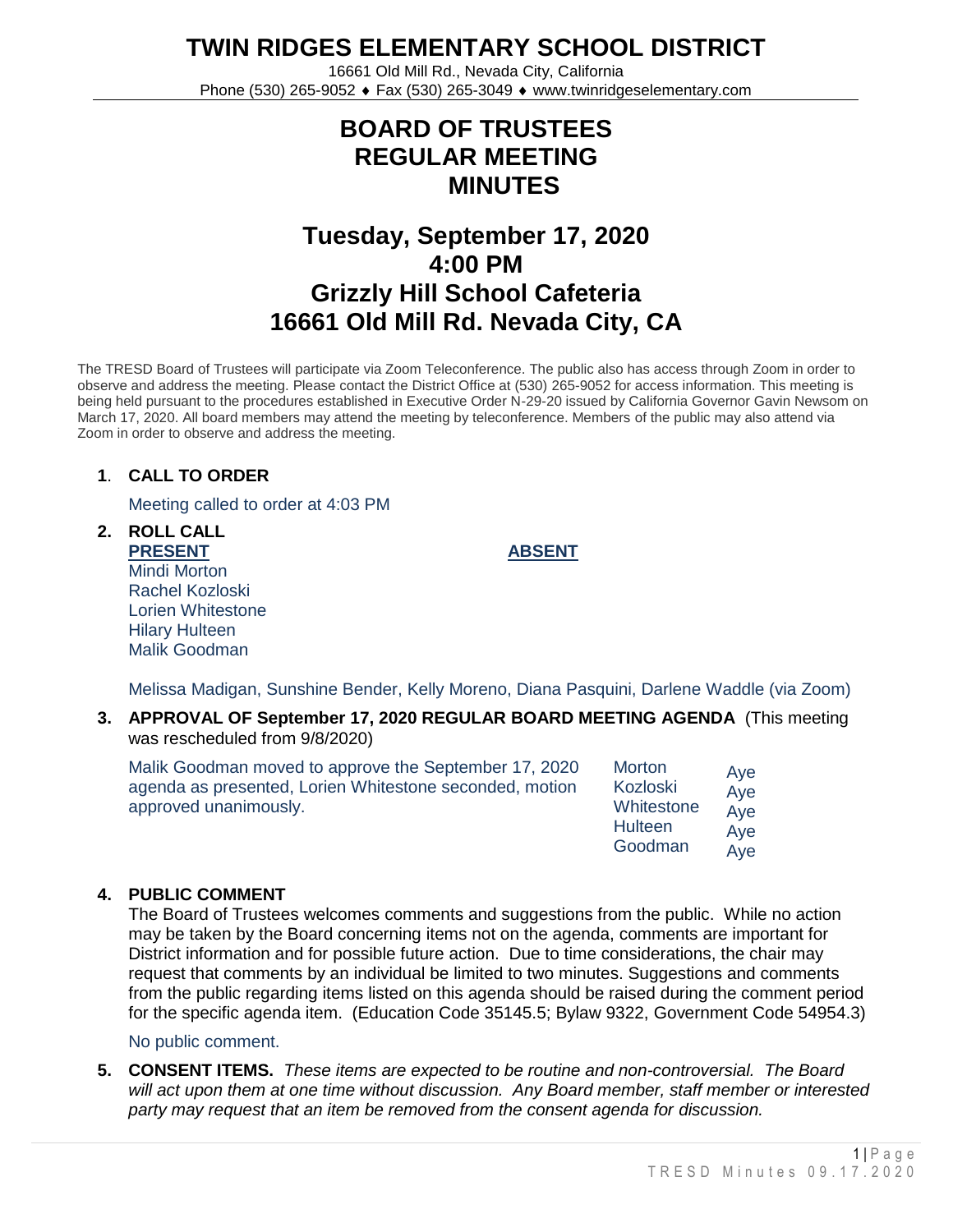Malik Goodman moved to approve consent items 5A-D as presented, Lorien Whitestone seconded, motion approved unanimously.

**Morton** Kozloski **Whitestone Hulteen** Goodman Aye Aye Aye Aye  $\overline{\Delta}$ ye

| Goodman<br><b>RVC</b>                                               |    |
|---------------------------------------------------------------------|----|
| A. Approval of July 21, 2020 Regular Board Meeting Minutes          | B  |
| <b>B.</b> Approval of August 11, 2020 Regular Board Meeting Minutes | P. |
| C. Approval of August 27, 2020 Emergency Board Meeting Minutes      | B. |
| <b>D.</b> Approval of Warrants for August 2020                      | B. |
|                                                                     |    |

### **6. REPORTS**

**A.** Family Resource Center

Diana Pasquini was not present at the time this agenda item was presented. No FRC report was presented.

**B.** Washington School Report

Rachel Kozloski presented on behalf of Julie Montobbio.

Washington School is open for distance learning from 9 AM to 3 PM, Monday through Friday serving Washington School students and any other children and teens in the community who need wifi to complete their schoolwork. Breakfast and lunch, from Grizzly Hill, is provided to every child who wants it.

There are currently six (6) Washington students and seven (7) students from schools in other districts throughout Nevada County utilizing the facility for Zoom class meetings and to complete school assignments. The use of the Washington School facility has enabled many families in Washington to have access to the services needed for a successful distance learning experience.

#### **B.** Board Report

**i.** Extra-Curricular Activities

Hilary Hulteen expressed concern over the lack of extra-curricular activities and exercise necessary for the overall health and wellbeing of students during this time of isolation brought about by COVID-19 requirements; and asked that we consider available options that take social distancing into consideration.

Melissa Madigan will check with Schools Insurance Group (SIG) for liability issues.

**ii.** Hygiene Checklist

Hilary Hulteen shared that she was made aware of the lack of vigilance regarding sanitizing spaces/objects that are exposed to anyone who visit our campus (members of the public as well as staff); specifically, cleaning handles, taking temperatures, and ensuring that masks are worn by all parties at all times. Is there a way to verify that this is, in fact, happening?

Mindi Morton suggested a handwashing station, outside, for public use.

# **7. DISCUSSION/ACTION ITE**M**S**

**A.** 2019-2020 Unaudited Actuals

Darlene Waddle, from the Nevada County Superintendent of Schools, reported that the 2019-2020 Unaudited Actuals closed the year very close to what was projected.

TRESD is \$2k under the Basic Aid threshold. Darlene will research the impact this will

 $2|P$  a g e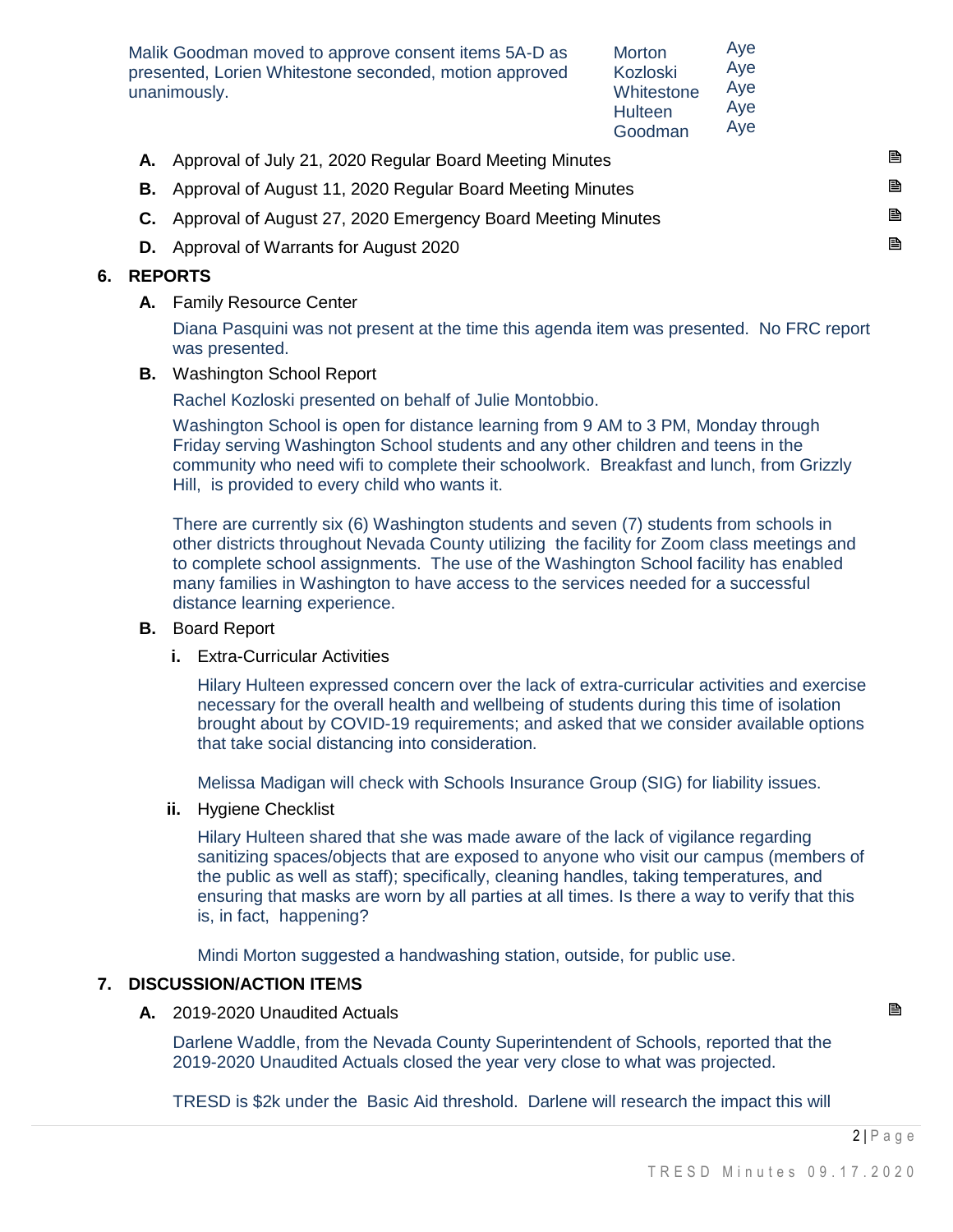present for the District.

Mindi Morton asked for direction regarding \$600k in a money market fund held by the district. It was Darlene's recommendation to move it into an investment account. She further recommended inquiry regarding the liquidity restrictions and funds availability for the account of deposit. Mindi will move forward to make this happen.

| Rachel Kozloski moved to approve the 2019-2020<br>Unaudited Actuals as presented, Lorien Whitestone<br>seconded, motion approved unanimously. | <b>Morton</b><br>Kozloski<br>Whitestone<br>Hulteen | Aye<br>Aye<br>Aye<br>Aye<br>Aye |
|-----------------------------------------------------------------------------------------------------------------------------------------------|----------------------------------------------------|---------------------------------|
|                                                                                                                                               | Goodman                                            |                                 |

**B.** Resolution #21-01 - Resolution to Adopt the Gann Limit

Darlene Waddle, from the Nevada County Superintendent of Schools, explained that the Gann Limit is a tool set in place to ensure that public agencies don't grow faster than the rate of State and Federal economic growth. TRESD is within the Gann Limit for the current year.

| Malik Goodman moved to approve Resolution 21-01 to<br>Adopt the Gann Limit for 20/21, Rachel Kozloski<br>Kozloski<br>Whitestone<br>seconded, motion approved unanimously.<br><b>Hulteen</b><br>Goodman | Aye<br>Aye<br>Aye<br>Aye |
|--------------------------------------------------------------------------------------------------------------------------------------------------------------------------------------------------------|--------------------------|
|--------------------------------------------------------------------------------------------------------------------------------------------------------------------------------------------------------|--------------------------|

**C.** Public Hearing: Sufficiency of Textbooks and Instructional Materials Twin Ridges Elementary School District (2020-2)

This item was carried over from the previously scheduled Public Hearing at the September 8, 2020 board meeting. The notice of public hearing was posted and no public input was received by the stated 1:00 PM deadline. The agenda item appears only as a formality to restate, for the record, that the District received no public feedback on this matter.

**D.** Resolution #21-02 – Resolution to Approve Sufficiency of Textbooks and Instructional **Materials** 

| In consideration of the absence of feedback from the    | <b>Morton</b> | Aye |
|---------------------------------------------------------|---------------|-----|
| public by the September 8, 2020 at 1:00 PM deadline as  | Kozloski      | Aye |
| stated on the Public Notice, Rachel Kozloski moved to   | Whitestone    | Aye |
| approve Resolution 21-02 as presented, Hilary seconded, | Hulteen       | Aye |
| motion approved by the following 5/0/0/0 vote.          | Goodman       | Aye |

**E.** Public Hearing: Twin Ridges Elementary School District's Learning Continuity Plan (2020- 21)

This item was carried over from the previously scheduled Public Hearing at the September 8, 2020 board meeting. The notice of public hearing was posted and no public input was received by the stated 1:00 PM deadline. The agenda item appears only as a formality to restate, for the record, that the District received no public feedback on this matter.

**F.** Approve Learning Continuity Plan (2020-21)

Melissa Madigan explained that the Learning Continuity Plan (LCP) is an abbreviated version of the LC**A**P (Learning Continuity **Attendance** Plan). Due to the restructuring required during this time of COVID-19 there is no **A**ttendance to report which shortened the title The LCP states what the District has put in place, what we've done, and where we're heading. It is a summary plan. It can change. Nothing in it is set in stone. The plan/report requires Board approval and is then sent to the County Office.

| In consideration of the absence of feedback from the   | <b>Morton</b> | Aye<br>Ave |
|--------------------------------------------------------|---------------|------------|
| public by the September 8, 2020 at 1:00 PM deadline as | Kozloski      | Aye        |

 $3|P$  a g e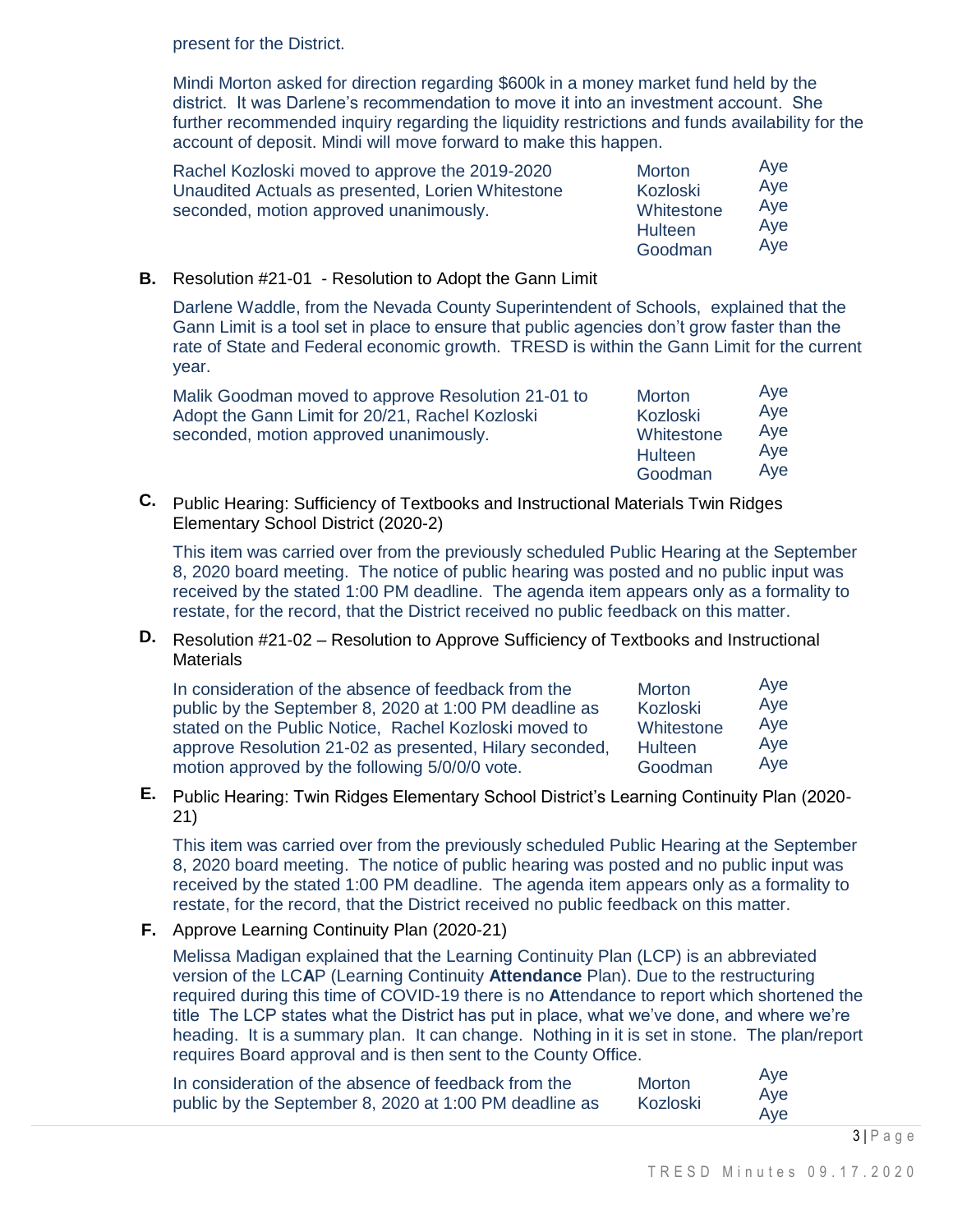| stated on the Public Notice, Lorien Whitestone moved to | Whiteston |
|---------------------------------------------------------|-----------|
| approve the Learning Continuity Plan (2020-21), Malik   | Hulteen   |
| Goodman seconded, motion approved by the following      | Goodman   |
| 5/0/0/0 vote:                                           |           |

ne Aye Aye

Darlene Waddle noted that we are required to hold the Public Hearing and the Board vote on these items at separate meetings. Melissa Madigan responded noting that we had the public hearing scheduled the previous week with no public comment received. This applies to item D on this agenda as well.

#### **G.** New TRESD Logo

Kelly Moreno asked the Board to approve designing three new logos; one for the District, and one each for Washington and Grizzly Hill Schools. The TRESD logo will be used for brand recognition on our website, letterhead, on our vehicles, etc.; while the school logos will be used for t-shirts, hats, calendars etc.

Malik Goodman suggested we have students provide input/design ideas for the school logos.

The design process allows for our input/suggestion during the pre-design phase, the graphic designer will then produce two logo designs (for each of the three logos) from which we can choose our final selection. The quoted cost for this project is \$700. Kelly will work with Lorien in the pre-design and selection phase.

The Board agreed to move forward, as indicated, with the design of new logos for TRESD, Washington and Grizzly Hill Schools.

**H.** EL Curriculum Purchase

Melissa Madigan reported that Teacher on Special Assignment (TOSA), Gretchen Eisenhut, has worked tirelessly in researching a curriculum solution that best fits our approach to teaching and learning for our student demographic. Her selection is contained in the provided Proposal for Partnership with Open-Up Resources totaling \$12,985.07. Gretchen has attended training and reports that it's open source and user friendly.

We are currently piloting the free version of this Expeditionary Learning and it is overwhelmingly popular with all students from kindergarten through eighth grade. The curriculum builds from one grade to another and is more accessible than any curriculum we've had.

| Lorien Whitestone moved to approve the purchase of      | <b>Morton</b>  | Aye |
|---------------------------------------------------------|----------------|-----|
| curriculum as presented in the Proposal for Partnership | Kozloski       | Aye |
| with Open-Up Resources in the amount of \$12,985.07,    | Whitestone     | Aye |
| Malik Goodman seconded, motion approved unanimously.    | <b>Hulteen</b> | Aye |
|                                                         | Goodman        | Aye |

#### **I.** Consolidated Application

Melissa Madigan shared that the TRESD Consolidated Application for 2020-21 has been completed and certified by the California Department of Education (CDE). The Board's vote will indicate its approval of funds applied for as indicated within the application.

| Rachel Kozloski moved to approved the TRESD 2020-21<br>Consolidated application as presented, Lorien Whitestone<br>seconded, motion approved unanimously. | Morton<br>Kozloski<br>Whitestone<br>Hulteen<br>Goodman | Aye<br>Aye<br>Aye<br>Aye<br>Ave |
|-----------------------------------------------------------------------------------------------------------------------------------------------------------|--------------------------------------------------------|---------------------------------|
|-----------------------------------------------------------------------------------------------------------------------------------------------------------|--------------------------------------------------------|---------------------------------|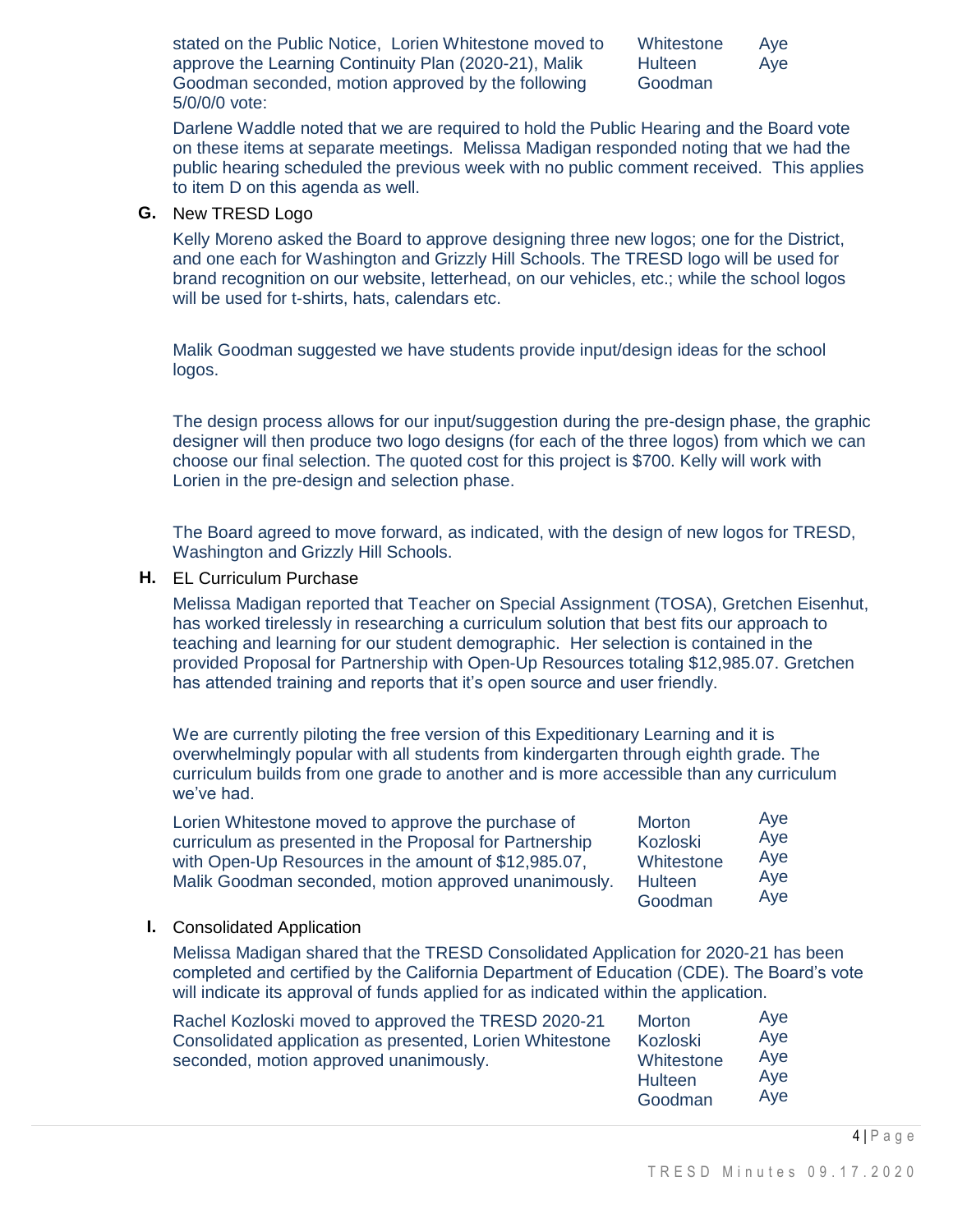**J.** Special Education Consultant

Melissa Madigan presented a job description and salary comparison for a Special Education Consultant and asked for Board approval to move forward to fill this position. The proposal is to sign a Memorandum of Understanding (MOU) with Clear Creek and Chicago Park School District(s) to share the position as follows:

Clear Creek - .2 FTE, Chicago Park - .2 FTE and Twin Ridges - .4 FTE.

TRESD will oversee, implement, and make sure we're compliant. Our need is significantly greater than the other two districts. Melissa committed to monthly reports providing information on every student receiving services. CalPads provides built-in checks and balances which will provide notification if anything is overlooked or untimely.

The board expressed their concerns and their passion about the importance of this position and the outcomes required. Malik Goodman recommended that we commit to one year only and re-evaluate this approach. Lorien Whitestone asked that we ensure parent feedback.

| Lorien Whitestone moved to approve the hiring of a          | Morton     | Aye |
|-------------------------------------------------------------|------------|-----|
| Special Education Consultant via MOU with Clear Creek       | Kozloski   | Aye |
| and Chicago Park, at the annual salary of \$85k to be split | Whitestone | Aye |
| as indicated by each District's need/use of the position,   | Hulteen    | Aye |
| Hilary Hulteen seconded, motion approved unanimously.       | Goodman    | Aye |

**K.** Bus Contract

Durham School Services requires contracting for a minimum of 170 days of transportation services whether or not they are used. Based on TRESD parent surveys, most families are not interested in their students utilizing bus services. By opting out of the contract with Durham for the 2020-21 school year, we will realize a cost savings of \$78k.

The Board expressed their agreement with this decision.

**L.** Communication Practices

Lorien Whitestone shared her concern about the real or perceived lack of communication between administration, staff and parents and asked for feedback about what is currently in place to rectify this perception.

Melissa Madigan responded that this was, admittedly, an issue at the beginning of the school year. Since then, anxiety has lessened for all parties involved, staff, teachers, parents, and students. We are all settling into our new roles slowly but surely. Initially, she faced a dilemma; where was the line between overwhelm and support in regard to the amount of communication that came from administration. Because families and students were receiving so much information from teachers and district office staff, she made the decision to keep it to one communication weekly. This, combined with possible exposure to COVID-19 which required a self-imposed quarantine until a negative test result was received, contributed to the understandable conclusion that there was a lack of communication.

Since then, she's back on campus five days a week, regularly communicating with parents via Remind messages, All Call messages, social media posts, updates on our website, and weekly teacher/staff meetings. Teachers are required to make contact with every student, every day, to the best of their ability. We have received an abundance of positive feedback, some of which is coming from parents with students at other school districts sharing their appreciation and preference for how we are staying in communication.

**M.** Facilities Manager

 $5$  | P a q e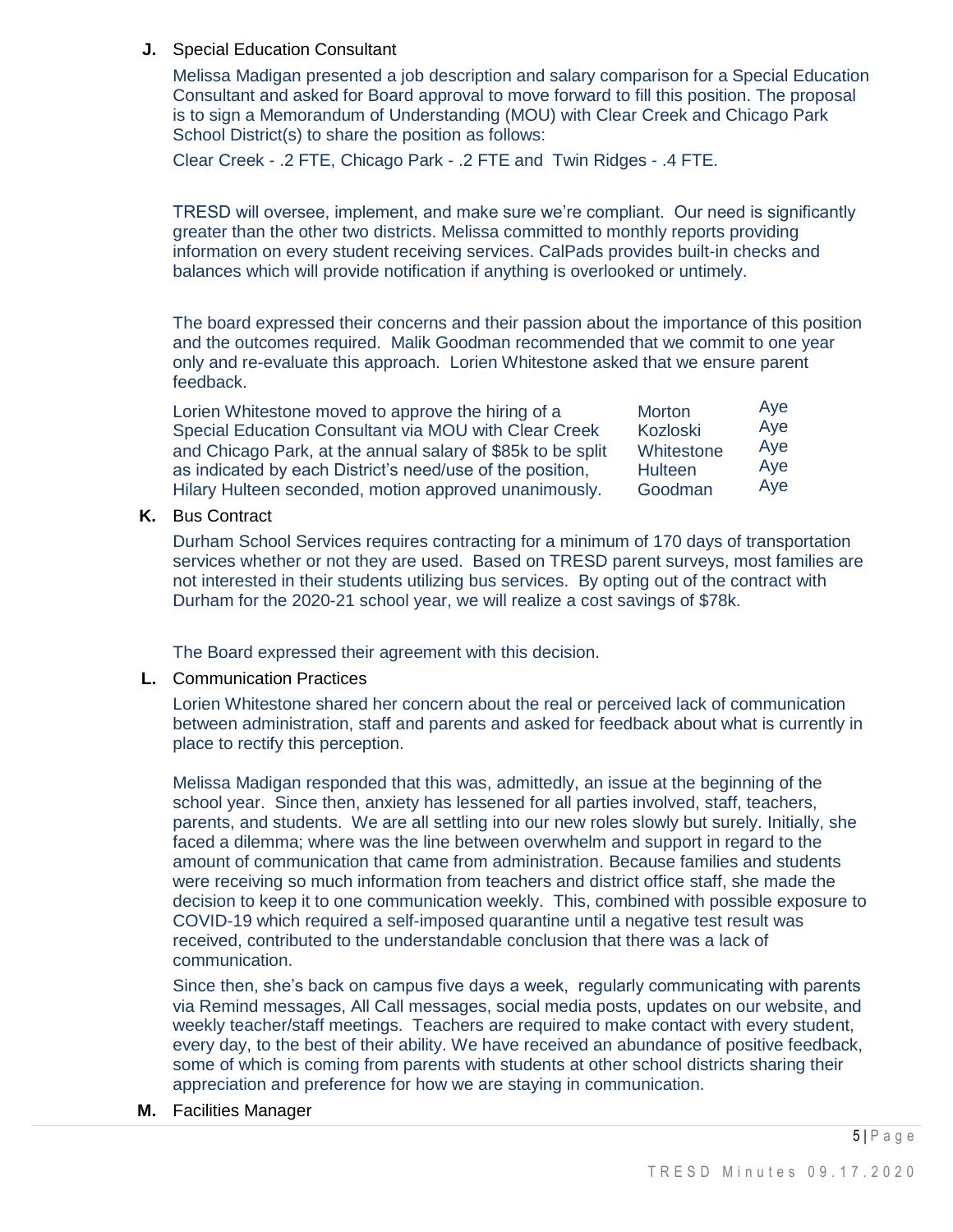The Board requested we start with a facilities inspection to provide a Facilities, Maintenance and Conditions Report to lay out a prioritized plan which will then be implemented by a Facilities/Maintenance/Operations Manager. A \$20k budget has been approved to complete this project for all three campuses (Grizzly Hill, Oak Tree, and Washington).

#### **N.** Organizational Chart

The TRESD organizational chart has been updated to reflect current employees, and current positions.

**O.** New Cal Card Assignment

Melissa Madigan requested Board approval to issue a Cal Card to Kitchen Manager, Erin Riley.

| Lorien Whitestone moved to approve the issuing of a    | Morton                       | Aye        |
|--------------------------------------------------------|------------------------------|------------|
| CalCard for Kitchen Manager, Erin Riley, Malik Goodman | Kozloski                     | Aye        |
| seconded, motion approved unanimously.                 | Whitestone<br><b>Hulteen</b> | Aye<br>Ave |

Goodman Aye

#### **P.** Superintendent's Report

- TRESD has a well-rounded social media presence including website, Facebook, and Instagram.
- Our school counselor is available to provide mental health services to students, families and staff members. We want to do everything we can to help and support community engagement.
- All of our students have been assigned Chromebooks and many have received Hotspots. We are committed to providing every student the opportunity to succeed academically.
- We are experiencing I.T. issues during power outages and are exploring options to resolve them.
- Jessica Martines has the Grizzly Hill campus is looking great. Jess Nix is working on getting the Oak Tree campus in shape. She has a big job in front of her, cleaning up years' worth of buildup of pine needles and leaves. Calvin Wallace is at Washington School getting that campus cleaned up and beautified.
- Julie Montobbio, from Washington School, is coming to Grizzly Hill each Wednesday to pick up food for the Washington students and provide courier services between the two campuses.
- We are taking back the Business Official duties (AP and Payroll) from the Nevada County Superintendent of Schools. They were providing these services in the interim while TRESD staff got settled in to their new positions and job responsibilities.

# **Hilary Hulteen left the meeting at 6:40 PM.**

# **8. PUBLIC COMMENT ON CLOSED SESSION ITEMS**

No members of the public were present. No public comment.

# **9. CLOSED SESSION**

Regular session adjourned at 6:43 PM, Closed session called to order at 6:50 PM.

- **A.** Public Employee Discipline/Dismissal/Release (Government Code § 54957(b))
- **B.** Conference with Labor Negotiator (Government Code § 54957.6) *Board Representative: Mindi Morton Unrepresented Employee: Superintendent*